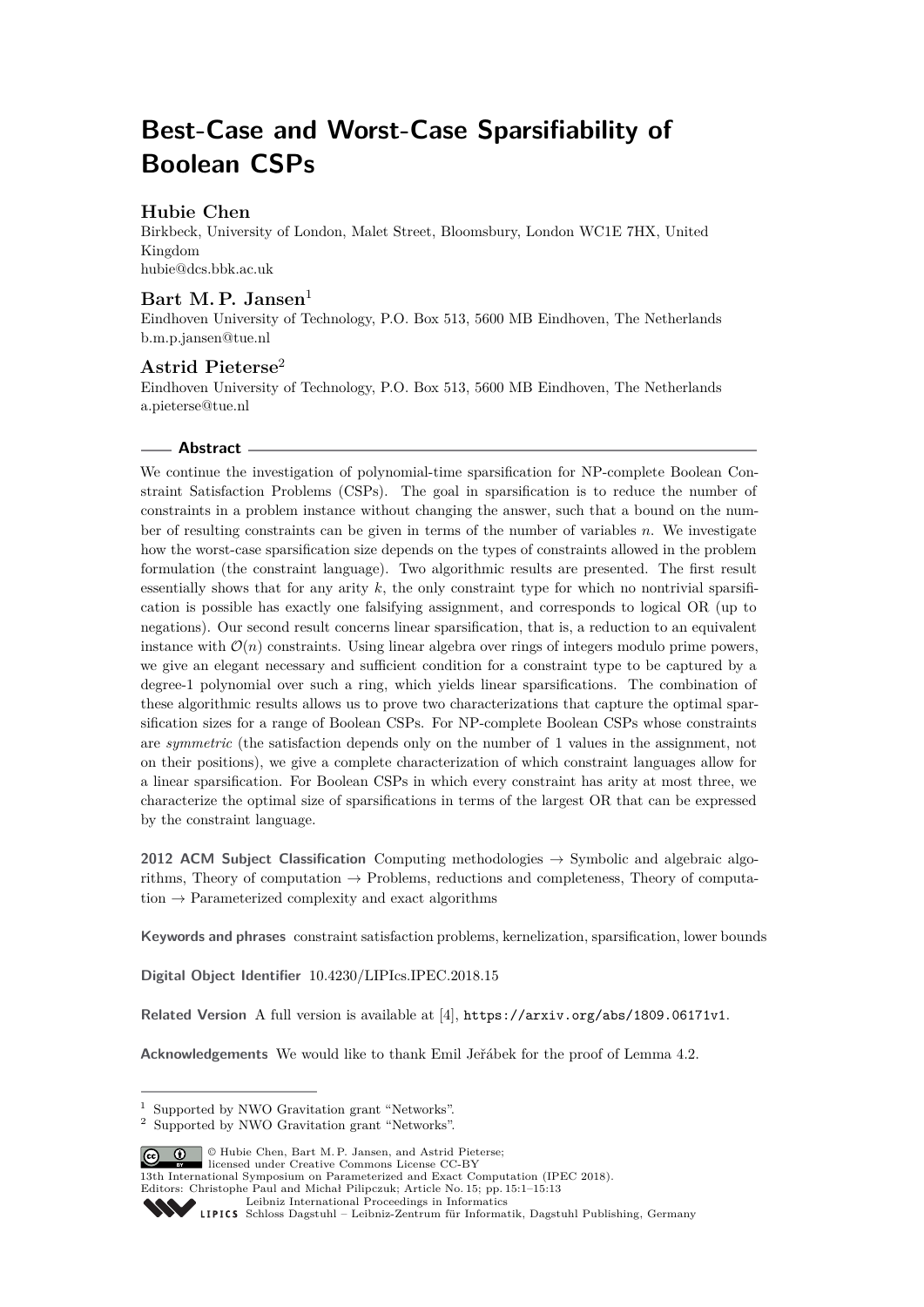#### **15:2 Best-Case and Worst-Case Sparsifiability of Boolean CSPs**

## **1 Introduction**

#### **Background**

The framework of constraint satisfaction problems (CSPs) provides a unified way to study the computational complexity of a wide variety of combinatorial problems such as CNF-Satisfiability, Graph Coloring, and Not-All-Equal SAT. The framework uncovers algorithmic approaches that simultaneously apply to several problems, and also identifies common sources of intractability. For the purposes of this discussion, a CSP is specified using a (finite) *constraint language*, which is a set of (finite) relations; the problem is to decide the satisfiability of a set of constraints, where each constraint has a relation coming from the constraint language. The fact that many problems can be viewed as CSPs motivates the following investigation: how does the complexity of a CSP depend its constraint language? A key result in this area is Schaefer's dichotomy theorem [\[18\]](#page-12-2), which classifies each CSP over the Boolean domain as polynomial-time solvable or NP-complete.

Continuing a recent line of investigation [\[10,](#page-12-3) [12,](#page-12-4) [15\]](#page-12-5), we aim to understand for which NP-complete CSPs an instance can be *sparsified* in polynomial time, without changing the answer. In particular, we investigate the following questions. Can the number of constraints be reduced to a small function of the number of variables *n*? How does the sparsifiability of a CSP depend on its constraint language? We utilize the framework of kernelization [\[5,](#page-12-6) [8,](#page-12-7) [16\]](#page-12-8), originating in parameterized complexity theory, to answer such questions.

The first results concerning polynomial-time sparsification in terms of the number *n* of variables or vertices were mainly negative. Under the assumption that  $NP \nsubseteq \text{coNP/poly}$ (which we tacitly assume throughout this introduction), Dell and van Melkebeek [\[7\]](#page-12-9) proved a strong lower bound: For any integer  $d \geq 3$  and positive real  $\varepsilon$ , there cannot be a polynomialtime algorithm that compresses any instance  $\varphi$  of *d*-CNF-SAT on *n* variables, into an equivalent SAT instance  $\varphi'$  of bitsize  $\mathcal{O}(n^{d-\varepsilon})$ . In fact, there cannot even be an algorithm that transforms such  $\varphi$  into small equivalent instances  $\psi$  of an *arbitrary* decision problem. Since an instance of *d*-CNF-SAT has at most  $2^d n^d \in \mathcal{O}(n^d)$  distinct clauses, it can *trivially* be sparsified to  $\mathcal{O}(n^d)$  clauses by removing duplicates, and can be compressed to size  $\mathcal{O}(n^d)$ by storing it as a bitstring indicating for each possible clause whether or not it is present. The cited lower bound therefore shows that the trivial sparsification for *d*-CNF-SAT cannot be significantly improved; we say that the problem does not admit nontrivial (polynomialtime) sparsification. Following these lower bounds for SAT, a number of other results were published [\[6,](#page-12-10) [9,](#page-12-11) [14\]](#page-12-12) proving other problems do not admit nontrivial sparsification either.

This pessimistic state of affairs concerning nontrivial sparsification algorithms changed several years ago, when a subset of the authors [\[12\]](#page-12-4) showed that the *d*-NOT-ALL-Equal SAT problem *does* have a nontrivial sparsification. In this problem, clauses have size at most *d* and are satisfied if the literals do not all evaluate to the same value. While there can be  $\Omega(n^d)$ different clauses in an instance, there is an efficient algorithm that finds a subset of  $\mathcal{O}(n^{d-1})$ clauses that preserves the answer, resulting in a compression of bitsize  $\mathcal{O}(n^{d-1} \log n)$ . The first proof of this result was based on an ad-hoc application of a theorem of Lovász [\[17\]](#page-12-13). Later, the underlying proof technique was extracted and applied to a wider range of problems [\[10\]](#page-12-3). This led to the following understanding: if each relation in the constraint language can be represented by a polynomial of degree at most *d*, in a certain technical sense, then this allows the number of constraints in an *n*-variable instance of such a CSP to be reduced to  $\mathcal{O}(n^d)$ . The sparsification for *d*-NOT-ALL-EQUAL SAT is then explained by noting that such constraints can be captured by polynomials of degree *d* − 1. It is therefore apparent that finding a low-degree polynomial to capture the constraints of a CSP is a powerful tool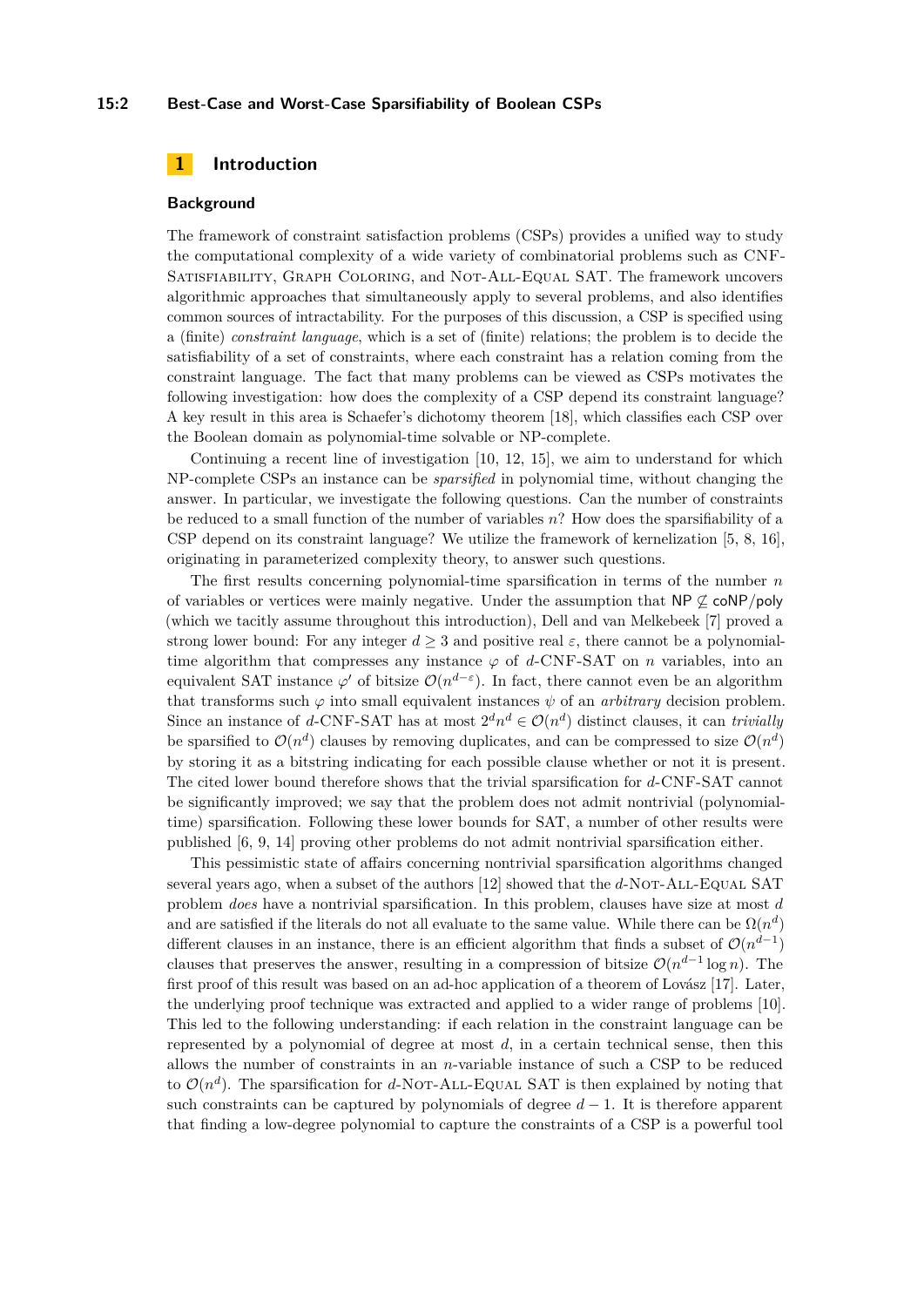#### **H. Chen, B. M. P. Jansen, and A. Pieterse 15:3**

to obtain sparsification algorithms for it. Finding such polynomials of a certain degree *d*, or determining that they do not exist, proved a challenging and time-intensive task (cf. [\[11\]](#page-12-14)).

The polynomial-based framework [\[10\]](#page-12-3) also resulted in some *linear* sparsifications. Since "1-in-*d*" constraints (to satisfy a clause, *exactly one* out of its  $\leq d$  literals should evaluate to true) can be captured by *linear* polynomials, the 1-in-*d*-SAT problem has a sparsification with  $\mathcal{O}(n)$  constraints for each constant *d*. This prompted a detailed investigation into linear sparsifications for CSPs by Lagerkvist and Wahlström [\[15\]](#page-12-5), who used the toolkit of universal algebra in an attempt to obtain a characterization of the Boolean CSPs with a linear sparsification. Their results give a necessary and sufficient condition on the constraint language of a CSP for having a so-called Maltsev embedding over an infinite domain. They also show that when a CSP has a Maltsev embedding over a *finite* domain, then this can be used to obtain a linear sparsification. Alas, it remains unclear whether Maltsev embeddings over infinite domains can be exploited algorithmically, and a characterization of the linearly-sparsifiable CSPs is currently not known.

#### **Our contributions**

We analyze and demonstrate the power of the polynomial-based framework for sparsifying CSPs using universal algebra, linear algebra over rings, and relational analysis. We present two new algorithmic results. These allow us to characterize the sparsifiability of Boolean CSPs in two settings, wherein we show that the polynomial-based framework yields *optimal* sparsifications. In comparison to previous work [\[10\]](#page-12-3), our results are much more fine-grained and based on a deeper understanding of the reasons why a certain CSP *cannot* be captured by low-degree polynomials.

**Algorithmic results.** Our first result (Section [3\)](#page-6-0) shows that, contrary to the pessimistic picture that arose during the initial investigation of sparsifiability, the phenomenon of nontrivial sparsification is widespread and occurs for almost all Boolean CSPs! We prove that if Γ is a constraint language whose largest constraint has arity *k*, then the *only* reason that CSP(Γ) does not have a nontrivial sparsification, is that it contains an arity-*k* relation that is essentially the *k*-ary OR (up to negating variables). When  $R \subseteq \{0,1\}^k$  is a relation with  $|\{0,1\}^k \setminus R| \neq 1$  (the number of assignments that fail to satisfy the constraint is not equal to 1), then it can be captured by a polynomial of degree  $k - 1$ . This yields a nontrivial sparsification compared to the  $\Omega(n^k)$  distinct applications of this constraint that can be in such an instance.

Our second algorithmic result (Section [4\)](#page-7-1) concerns the power of the polynomial-based framework for obtaining linear sparsifications. We give a necessary and sufficient condition for a relation to be captured by a degree-1 polynomial. Say that a Boolean relation  $R \subseteq$  $\{0,1\}^k$  is *balanced* if there is *no* sequence of vectors  $s_1, \ldots, s_{2n}, s_{2n+1} \in R$  for  $n \geq 1$  such that  $s_1 - s_2 + s_3 \ldots - s_{2n} + s_{2n+1} = u \in \{0,1\}^k \setminus R$ . (The same vector may appear multiple times in this sum.) In other words: *R* is balanced if one cannot find an odd-length sequence of vectors in *R* for which alternating between adding and subtracting these vectors component-wise results in a 0/1-bitvector *u* that is outside *R*. For example, the binary OR relation  $2$ -OR =  $\{0, 1\}^2 \setminus \{(0, 0)\}$  is *not* balanced, since  $(0, 1) - (1, 1) + (1, 0) = (0, 0) \notin 2$ -OR, but the 1-in-3 relation  $R_{=1} = \{(1,0,0), (0,1,0), (0,0,1)\}$  is. We prove that if a Boolean relation  $R$  is balanced, then it can efficiently be captured by a degree-1 polynomial and the number of constraints that are applications of this relation can be reduced to  $\mathcal{O}(n)$ . Hence when *all* relations in a constraint language Γ are balanced—we call such a constraint language *balanced*—then CSP(Γ) has a sparsification with  $\mathcal{O}(n)$  constraints. We also show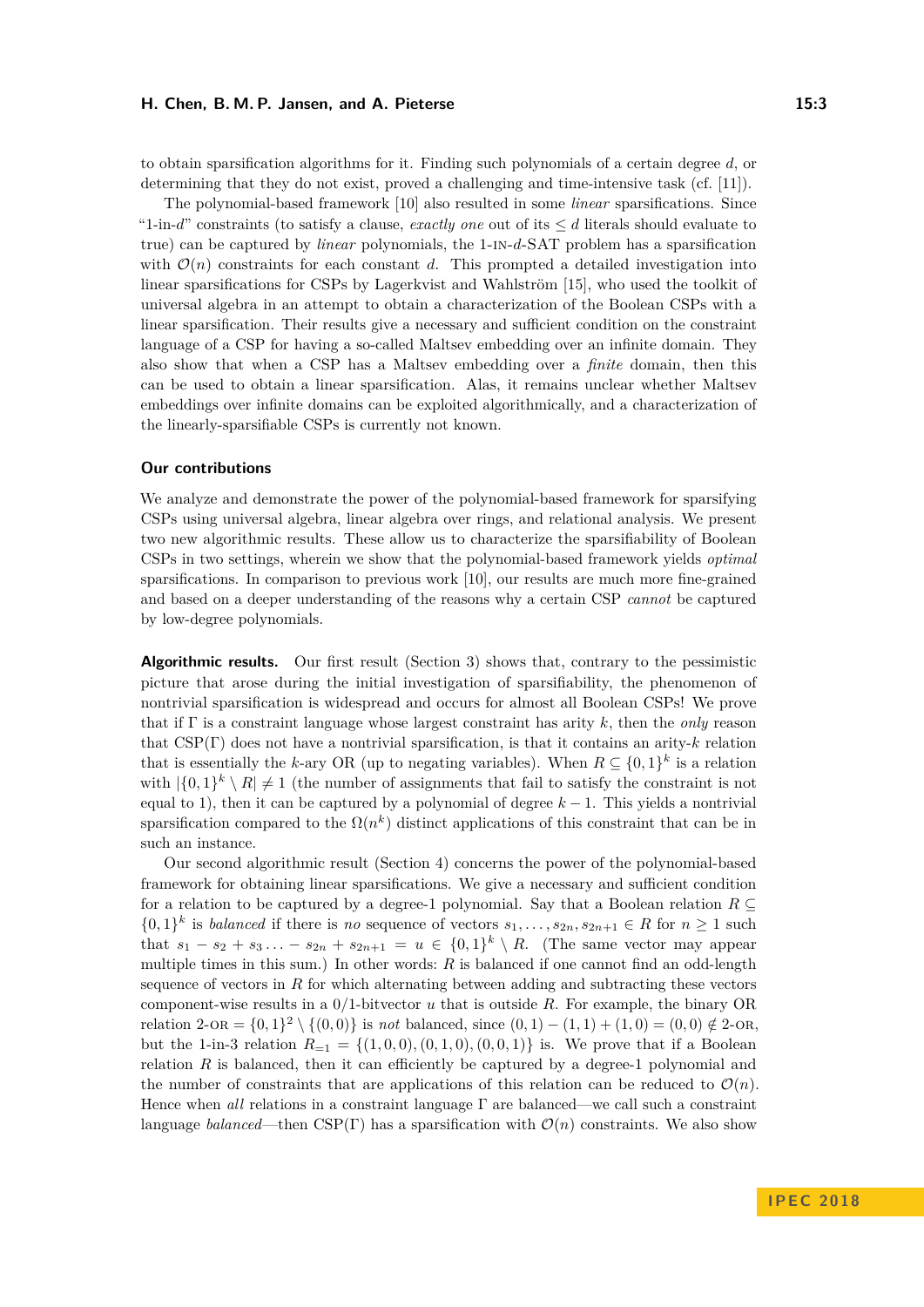#### **15:4 Best-Case and Worst-Case Sparsifiability of Boolean CSPs**

that, on the other hand, if a Boolean relation *R* is not balanced, then there does not exist a degree-1 polynomial over any ring that captures *R* in the sense required for application of the polynomial framework. The property of being balanced is (as defined) a universal-algebraic property; these results thus tightly bridge universal algebra and the polynomial framework.

**Characterizations.** The property of being balanced gives an easy way to prove that certain Boolean CSPs admit linear sparsifications. But perhaps more importantly, this characterization constructively exhibits a certain *witness* when a relation can *not* be captured by a degree-1 polynomial, in the form of the alternating sum of satisfying assignments that yield an unsatisfying assignment. In several scenarios, we can turn this witness structure against degree-1 polynomials into a lower bound proving that the problem does not have a linear sparsification. As a consequence, we can prove two fine-grained characterizations of sparsification complexity.

**Characterization of symmetric CSPs with a linear sparsification (Section [5\)](#page-8-0)** We say that a Boolean relation is *symmetric* if the satisfaction of a constraint only depends on the *number* of 1-values taken by the variables (the *weight* of the assignment), but does not depend on the *positions* where these values appear. For example, "1-in-*k*"-constraints are symmetric, just as "not-all-equal"-constraints, but the relation  $R_{a\to b} = \{(0,0), (0,1), (1,1)\}\$ corresponding to the truth value of  $a \to b$  is not. We prove that if a symmetric Boolean relation *R* is not balanced, then it can implement (Definition [2.7\)](#page-5-0) a binary OR using constants and negations but without having to introduce fresh variables. Building on this, we prove that if such an unbalanced symmetric relation *R* occurs in a constraint language Γ for which CSP(Γ) is NP-complete, then CSP(Γ) does *not* admit a sparsification of size  $\mathcal{O}(n^{2-\epsilon})$  for any  $\varepsilon > 0$ . Consequently, we obtain a characterization of the sparsification complexity of NP-complete Boolean CSPs whose constraint language consists of symmetric relations: there is a linear sparsification if and only if the constraint language is balanced. This yields linear sparsifications in several new scenarios that were not known before.

**Characterization of sparsification complexity for CSPs of low arity (Section [6\)](#page-10-0)** By combining the linear sparsifications guaranteed by balanced constraint languages with the nontrivial sparsification when the largest-arity relations do not have exactly one falsifying assignment, we obtain an exact characterization of the optimal sparsification size for all Boolean CSPs where each relation has arity at most three. For a Boolean constraint language Γ consisting of relations of arity at most three, we characterize the sparsification complexity of Γ as an integer  $k \in \{1, 2, 3\}$  that represents the largest OR that Γ can implement using constants and negations, but without introducing fresh variables. Then we prove that  $CSP(\Gamma)$ has a sparsification of size  $\mathcal{O}(n^k)$ , but no sparsification of size  $\mathcal{O}(n^{k-\varepsilon})$  for any  $\varepsilon > 0$ , giving matching upper and lower bounds. Hence for all Boolean CSPs with constraints of arity at most three, the polynomial-based framework gives provably *optimal* sparsifications.

## **2 Preliminaries**

For a positive integer *n*, define  $[n] := \{1, 2, \ldots, n\}$ . For an integer *q*, we let  $\mathbb{Z}/q\mathbb{Z}$  denote the integers modulo *q*. These form a field if *q* is prime, and a ring otherwise. We will use  $x \equiv_q y$  to denote that *x* and *y* are congruent modulo *q*, and  $x \neq_q y$  to denote that they are incongruent modulo q. For statements marked with a star  $(\bigstar)$ , the (full) proof can be found in the full version [\[4\]](#page-12-0).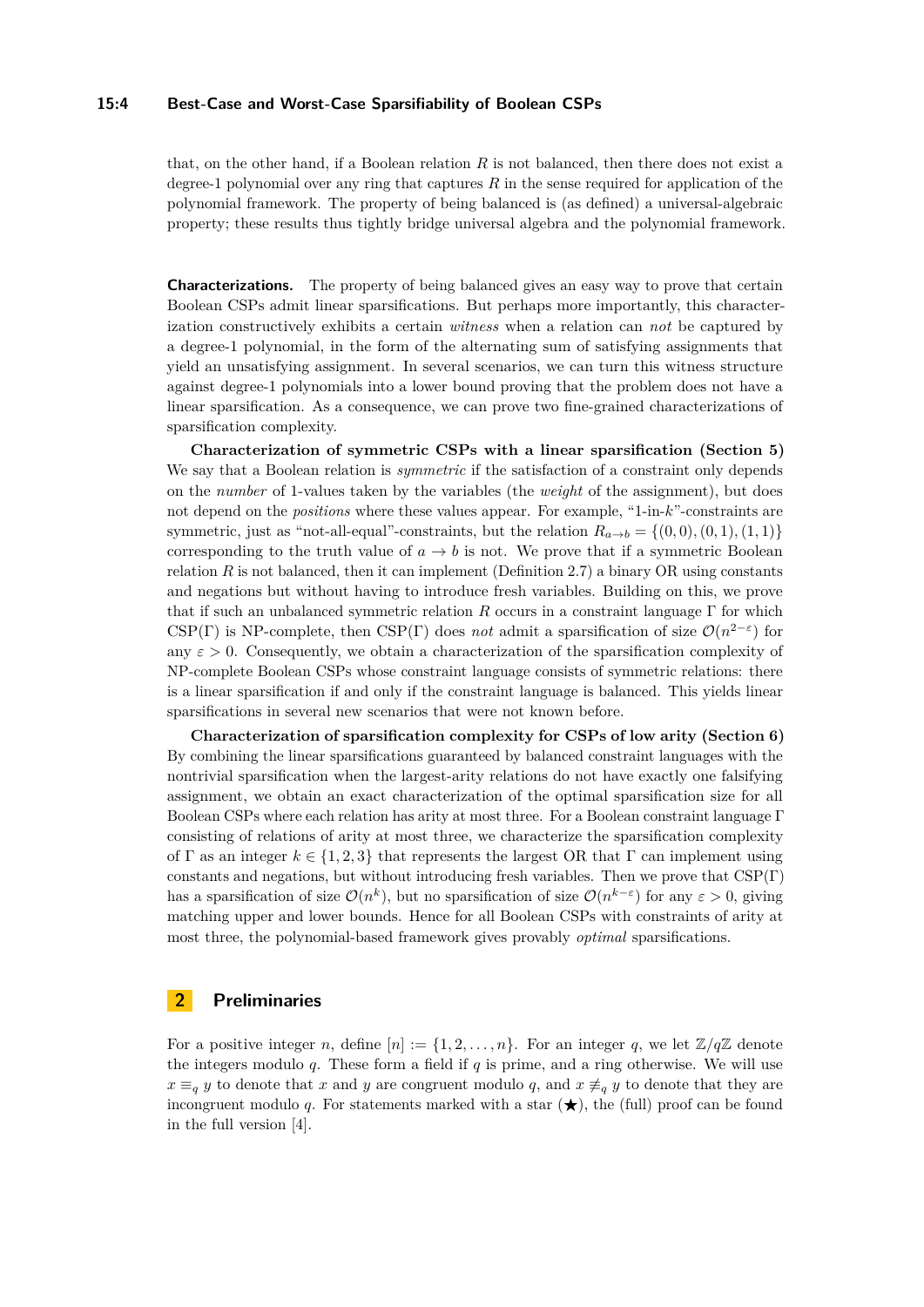#### **H. Chen, B. M. P. Jansen, and A. Pieterse 15:5**

**Parameterized complexity.** A parameterized problem Q is a subset of  $\Sigma^* \times \mathbb{N}$ , where  $\Sigma$  is a finite alphabet. Let  $Q, Q' \subseteq \Sigma^* \times \mathbb{N}$  be parameterized problems and let  $h: \mathbb{N} \to \mathbb{N}$  be a computable function. A *generalized kernel for*  $Q$  *into*  $Q'$  *of size*  $h(k)$  is an algorithm that, on input  $(x, k) \in \Sigma^* \times \mathbb{N}$ , takes time polynomial in  $|x| + k$  and outputs an instance  $(x', k')$ such that: (i) |x'| and k' are bounded by  $h(k)$ , and (ii)  $(x', k') \in \mathcal{Q}'$  if and only if  $(x, k) \in \mathcal{Q}$ . The algorithm is a *kernel* for  $\mathcal{Q}$  if  $\mathcal{Q}' = \mathcal{Q}$ .

Since a polynomial-time reduction to an equivalent sparse instance yields a generalized kernel, lower bounds against generalized kernels can be used to prove the non-existence of such sparsification algorithms. To relate the sparsifiability of different problems to each other, the following notion is useful.

**► Definition 2.1.** Let  $\mathcal{P}, \mathcal{Q} \subseteq \Sigma^* \times \mathbb{N}$  be two parameterized problems. A *linear-parameter transformation* from P to Q is a polynomial-time algorithm that, given an instance  $(x, k) \in$  $\Sigma^* \times \mathbb{N}$  of P, outputs an instance  $(x', k') \in \Sigma^* \times \mathbb{N}$  of Q such that the following holds: **1.**  $(x, k) \in \mathcal{Q}$  if and only if  $(x', k') \in \mathcal{P}$ , and 2.  $k' \in \mathcal{O}(k)$ .

It is well-known [\[1,](#page-12-15) [2\]](#page-12-16) that the existence of a linear-parameter transformation from problem  $\mathcal{P}$ to  $Q$  implies that any generalized kernelization lower bound for  $P$ , also holds for  $Q$ .

**Operations, relations, and preservation.** A *Boolean operation* is a mapping from  $\{0,1\}^k$ to {0*,* 1}, where *k*, a natural number, is said to be the *arity* of the operation; we assume throughout that operations have positive arity. From here, we define a *partial Boolean operation* in the usual way, that is, it is a mapping from a subset of  $\{0,1\}^k$  to  $\{0,1\}$ . We say that a partial Boolean operation *f* of arity *k* is *idempotent* if  $f(0, \ldots, 0) = 0$  and  $f(1, \ldots, 1) = 1$ ; and, *self-dual* if for all  $(a_1, \ldots, a_k) \in \{0, 1\}^k$ , when  $f(a_1, \ldots, a_k)$  is defined, it holds that  $f(\neg a_1, \ldots, \neg a_k)$  is defined and  $f(a_1, \ldots, a_k) = \neg f(\neg a_1, \ldots, \neg a_k)$ .

**Definition 2.2.** A partial Boolean operation  $f: \{0,1\}^k \to \{0,1\}$  is *balanced* if there exist integer values  $\alpha_1, \ldots, \alpha_k$ , called the *coefficients* of *f*, such that

 $\sum_{i\in[k]} \alpha_i = 1,$ 

 $(x_1, \ldots, x_k)$  is in the domain of *f* if and only if  $\sum_{i \in [k]} \alpha_i x_i \in \{0, 1\}$ , and

 $f(x_1, \ldots, x_k) = \sum_{i \in [k]} \alpha_i x_i$  for all tuples in its domain.

A *relation* over the set *D* is a subset of  $D^k$ ; here, *k* is a natural number called the *arity* of the relation. Throughout, we assume that each relation is over a finite set *D*. A *Boolean relation* is a relation over  $\{0, 1\}.$ 

▶ **Definition 2.3.** For each  $k \ge 1$ , we use  $k$ -OR to denote the relation  $\{0,1\}^k \setminus \{(0,\ldots,0)\}$ .

A *constraint language over D* is a finite set of relations over *D*; a *Boolean constraint language* is a constraint language over {0*,* 1}. For a Boolean constraint language Γ, we define  $CSP(\Gamma)$  as follows.

CSP(Γ) **Parameter:** The number of variables |*V* |. **Input:** A tuple  $(C, V)$ , where C is a finite set of constraints, V is a finite set of variables, and each constraint is a pair  $R(x_1, \ldots, x_k)$  for  $R \in \Gamma$  and  $x_1, \ldots, x_k \in V$ . **Question:** Does there exist a *satisfying assignment*, that is, an assignment  $f: V \to \{0, 1\}$ such that for each constraint  $R(x_1, \ldots, x_k) \in \mathcal{C}$  it holds that  $(f(x_1), \ldots, f(x_k)) \in R$ ?

Let  $f: \{0,1\}^k \to \{0,1\}$  be a partial Boolean operation, and let  $T \subseteq \{0,1\}^n$  be a Boolean relation. We say that *T* is *preserved* by *f* when, for any tuples  $t^1 = (t_1^1, \ldots, t_n^1), \ldots, t^k =$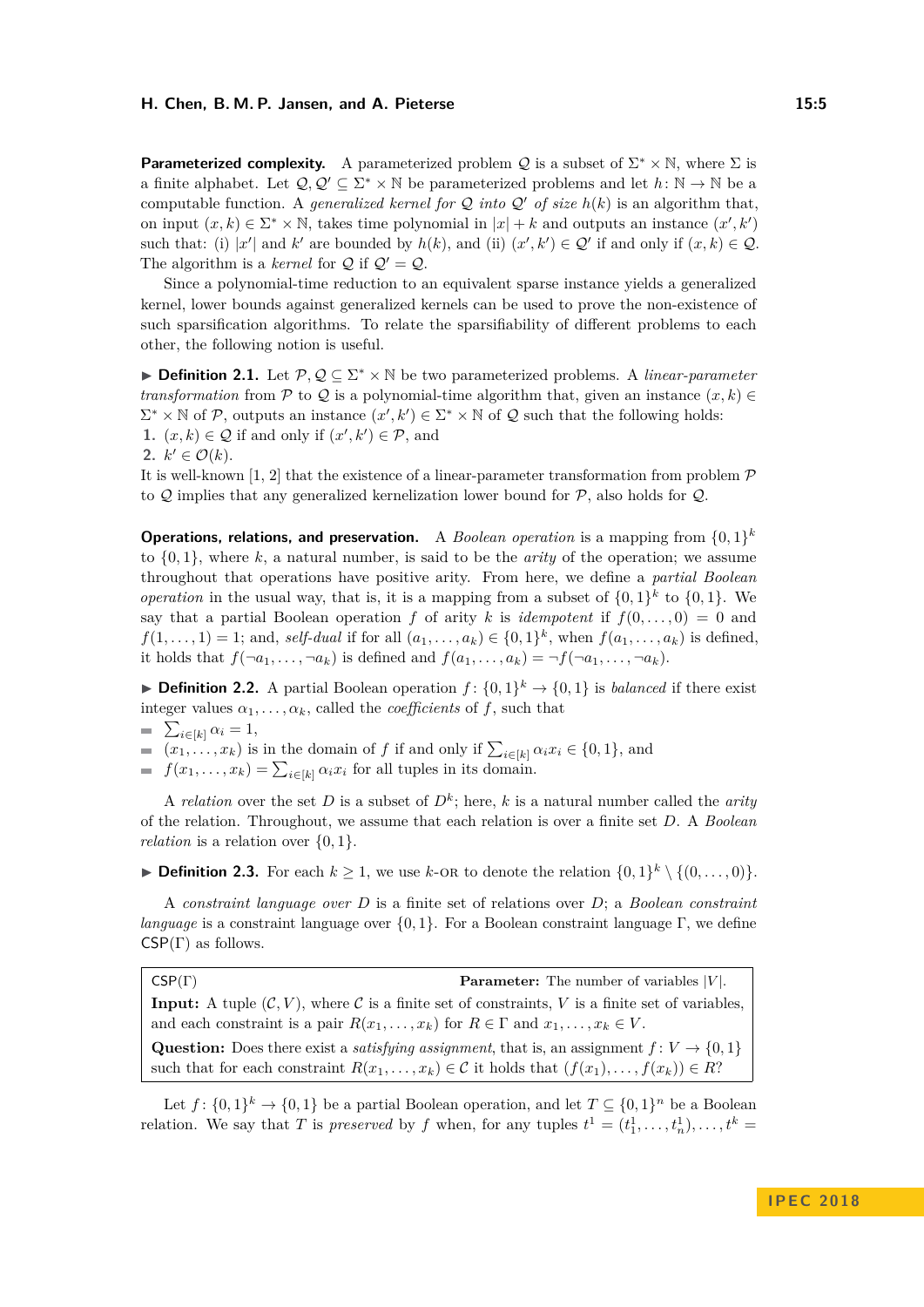#### **15:6 Best-Case and Worst-Case Sparsifiability of Boolean CSPs**

 $(t_1^k, \ldots, t_n^k) \in T$ , if all entries of the tuple  $(f(t_1^1, \ldots, t_1^k), \ldots, f(t_n^1, \ldots, t_n^k))$  are defined, then this tuple is in *T*. We say that a Boolean constraint language Γ is *preserved* by *f* if each relation in Γ is preserved by *f*. We say that a Boolean relation is *balanced* if it is preserved by all balanced operations, and that a Boolean constraint language is *balanced* if each relation therein is balanced.

Define an *alternating operation* to be a balanced operation  $f: \{0,1\}^k \to \{0,1\}$  such that *k* is odd and the coefficients alternate between +1 and  $-1$ , so that  $\alpha_1 = +1$ ,  $\alpha_2 = -1$ ,  $\alpha_3 = +1, \ldots, \alpha_k = +1.$  We have the following.

**Proposition 2.4** ( $\star$ ). *A Boolean relation R is balanced if and only if for all odd*  $k > 1$ , *the relation R is preserved by the alternating operation of arity k.*

We will use the following straightforwardly verified fact tacitly, throughout.

▶ Observation 2.5. *Each balanced operation is idempotent and self-dual.* 

For  $b \in \{0, 1\}$ , let  $u_b$ :  $\{0, 1\} \rightarrow \{0, 1\}$  be the unary operation defined by  $u_b(0) = u_b(1) = b$ ; let major:  $\{0,1\}^3 \to \{0,1\}$  to be the operation defined by major $(x, y, z) = (x \wedge y) \vee (x \wedge z) \vee (y \wedge z)$ *z*); and, let minor:  $\{0,1\}^3 \rightarrow \{0,1\}$  to be the operation defined by minor $(x, y, z) = x \oplus y \oplus z$ , where ⊕ denotes exclusive OR. We say that a Boolean constraint language Γ is *tractable* if it is preserved by one of the six following operations:  $u_0, u_1, \wedge, \vee$ , minor, major; we say that Γ is *intractable* otherwise. It is known that, in terms of classical complexity, the problem  $CSP(\Gamma)$  is polynomial-time decidable when  $\Gamma$  is tractable, and that the problem  $CSP(\Gamma)$  is NP-complete when  $\Gamma$  is intractable (see [\[3\]](#page-12-17) for a proof; in particular, refer there to the proof of Theorem 3.21).

#### **Constraint Satisfaction and Definability.**

▶ **Assumption 2.6.** *By default, we assume in the sequel that the operations, relations, and constraint languages under discussion are Boolean, and that said operations and relations are of positive arity. We nonetheless sometimes describe them as being Boolean, for emphasis.*

<span id="page-5-0"></span>▶ **Definition 2.7.** Let us say that a Boolean relation *T* of arity *m* is *cone-definable* from a Boolean relation *U* of arity *n* if there exists a tuple  $(y_1, \ldots, y_n)$  where:

- for each  $j \in [n]$ , it holds that  $y_j$  is an element of  $\{0,1\} \cup \{x_1,\ldots,x_m\} \cup \{\neg x_1,\ldots,\neg x_m\};$
- for each  $i \in [m]$ , there exists  $j \in [n]$  such that  $y_j \in \{x_i, \neg x_i\}$ ; and,
- for each  $f: \{x_1, \ldots, x_m\} \to \{0,1\}$ , it holds that  $(f(x_1), \ldots, f(x_m)) \in T$  if and only if  $(\hat{f}(y_1), \ldots, \hat{f}(y_n)) \in U$ . Here,  $\hat{f}$  denotes the natural extension of f where  $\hat{f}(0) = 0$ ,  $\hat{f}(1) = 1$ , and  $\hat{f}(\neg x_i) = \neg f(x_i)$ .

(The prefix *cone* indicates the allowing of **co**nstants and **ne**gation.)

▶ Example 2.8. Let  $R = \{(0,0), (0,1)\}$  and let  $S = \{(0,1), (1,1)\}$ . We have that R is cone-definable from *S* via the tuple  $(-x_2, -x_1)$ ; also, *S* is cone-definable from *R* via the same tuple.

When  $\Gamma$  is a constraint language over  $D$ , we use  $\Gamma^*$  to denote the expansion of  $\Gamma$  where each element of *D* appears as a relation, that is, we define  $\Gamma^*$  as  $\Gamma \cup \{\{(d)\} \mid d \in D\}$ .

The following is a key property of cone-definability; it states that relations that are cone-definable from a constraint language  $\Gamma$  may be simulated by the constraint language, and thus used to prove hardness results for  $CSP(\Gamma)$ .

**Proposition 2.9 (** $\star$ **).** *Suppose that*  $\Gamma$  *is an intractable constraint language, and that*  $\Delta$ *is a constraint language such that each relation in*  $\Delta$  *is cone-definable from a relation in*  $\Gamma$ *. Then, there exists a linear-parameter transformation from CSP(Γ<sup>\*</sup> ∪*  $\Delta$ *) <i>to* CSP(Γ).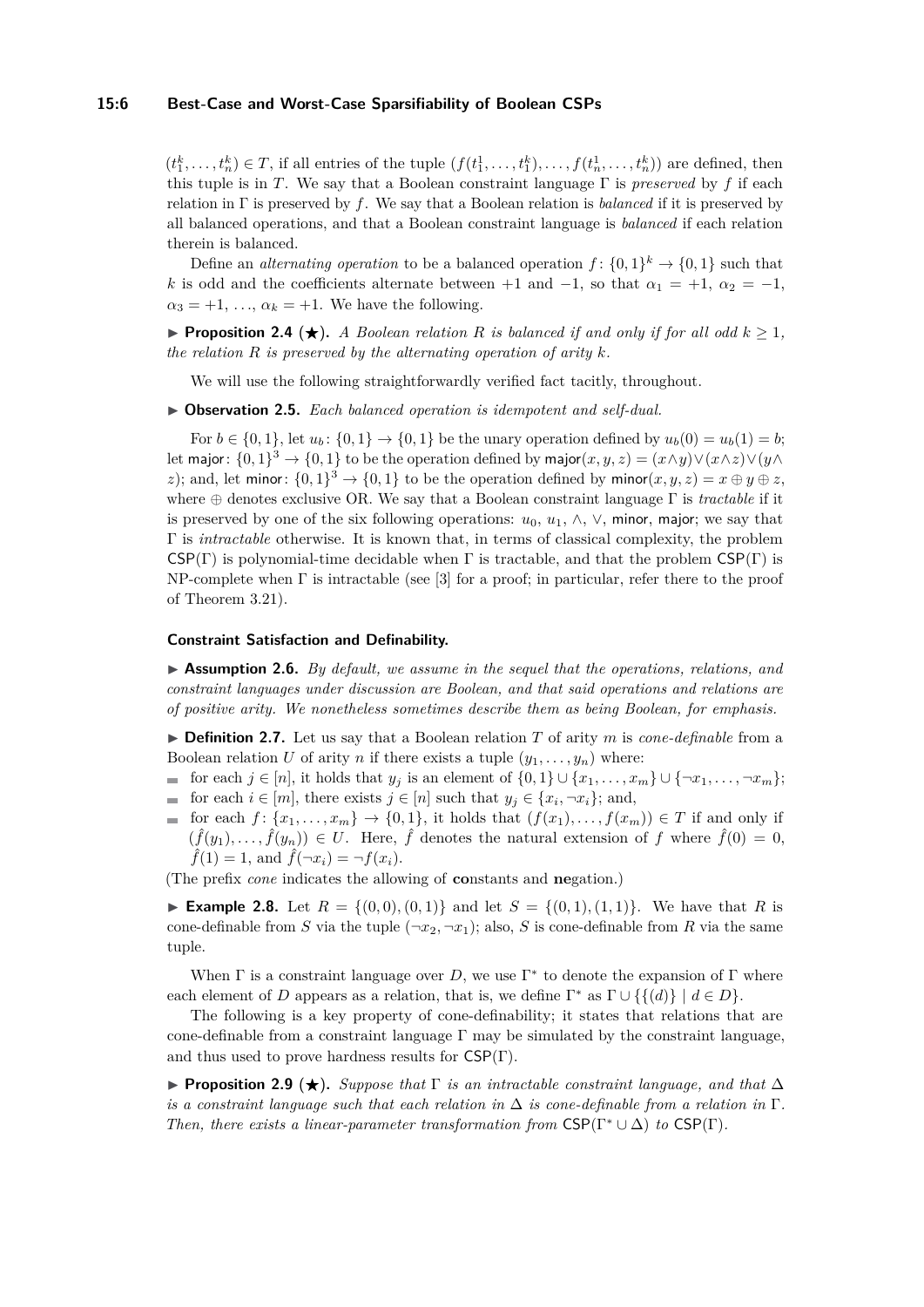## <span id="page-6-0"></span>**3 Trivial versus non-trivial sparsification**

It is well known that  $k$ -CNF-SAT allows no non-trivial sparsification, for each  $k \geq 3$  [\[7\]](#page-12-9). This means that we cannot efficiently reduce the number of clauses in such a formula to  $\mathcal{O}(n^{k-\varepsilon})$ . The *k*-OR relation is special, in the sense that there is exactly one *k*-tuple that is not contained in the relation. We show in this section that when considering *k*-ary relations for which there is more than one *k*-tuple not contained in the relation, a non-trivial sparsification is always possible. In particular, the number of constraints of any input can efficiently be reduced to  $\mathcal{O}(n^{k-1})$ . Using Lemmas [3.4](#page-6-1) and [3.6,](#page-7-2) we will completely classify the constraint languages that allow a non-trivial sparsification as follows.

<span id="page-6-3"></span>**Theorem 3.1 (** $\star$ **).** *Let*  $\Gamma$  *be an intractable (Boolean) constraint language. Let k be the maximum arity of any relation*  $R \in \Gamma$ . The following dichotomy holds.

- *If for all*  $R \in \Gamma$  *it holds that*  $|R| \neq 2^k 1$ , *then* CSP(Γ) *has a kernel with*  $\mathcal{O}(n^{k-1})$ *constraints that can be stored in*  $\mathcal{O}(n^{k-1} \log n)$  *bits.*
- $I$ *If there exists R* ∈ Γ *with*  $|R| = 2<sup>k</sup> − 1$ *, then* CSP(Γ) *has no generalized kernel of bitsize*  $\mathcal{O}(n^{k-\varepsilon})$  *for any*  $\varepsilon > 0$ *, unless* NP  $\subseteq$  coNP/poly.

To obtain the kernels given in this section, we will heavily rely on the following notion for representing constraints by polynomials.

**Definition 3.2.** Let R be a k-ary Boolean relation. We say that a polynomial  $p_u$  over a ring  $E_u$  *captures* an unsatisfying assignment  $u \in \{0,1\}^k \setminus R$  with respect to R, if the following two conditions hold over  $E_u$ .

<span id="page-6-4"></span>
$$
p_u(x_1, \ldots, x_k) = 0 \text{ for all } (x_1, \ldots, x_k) \in R, \text{ and } (1)
$$

<span id="page-6-5"></span>
$$
p_u(u_1,\ldots,u_k)\neq 0.\tag{2}
$$

The following Theorem is a generalization of Theorem 16 in [\[13\]](#page-12-18). The main improvement is that we now allow the usage of different polynomials, over different rings, for each  $u \notin R$ . Previously, all polynomials had to be given over the same ring, and each constraint was captured by a single polynomial.

<span id="page-6-2"></span>**► Theorem 3.3 (★).** Let  $R \subseteq \{0,1\}^k$  be a fixed *k*-ary relation, such that for every  $u \in \{0,1\}^k$  $\{0,1\}^k \setminus R$  there exists a ring  $E_u \in \{ \mathbb{Q} \} \cup \{ \mathbb{Z}/q_u \mathbb{Z} \mid q_u \text{ is a prime power} \}$  and polynomial  $p_u$ *over E<sup>u</sup> of degree at most d that captures u with respect to R. Then there exists a polynomialtime algorithm that, given a set of constraints*  $C$  *over*  $\{R\}$  *over n variables, outputs*  $C' \subseteq C$ with  $|C'| = \mathcal{O}(n^d)$ , such that any Boolean assignment satisfies all constraints in C if and only *if it satisfies all constraints in C'*.

The next lemma states that any *k*-ary Boolean relation *R* with  $|R| < 2<sup>k</sup> - 1$  admits a non-trivial sparsification. To prove the lemma, we show that such relations can be represented by polynomials of degree at most  $k - 1$ , such that the sparsification can be obtained using Theorem [3.3.](#page-6-2) Since relations with  $|R| = 2^k$  have a sparsification of size  $\mathcal{O}(1)$ , as constraints over such relations are satisfied by any assignment, it will follow that *k*-ary relations with  $|\{0,1\}^k \setminus R| \neq 1$  always allow a non-trivial sparsification.

<span id="page-6-1"></span>**► Lemma 3.4 (★).** Let R be a k-ary Boolean relation with  $|R| < 2^k - 1$ . Let C be a set of *constraints over* {*R*}*, using n variables. Then there exists a polynomial-time algorithm that outputs*  $C' \subseteq C$  *with*  $|C'| = \mathcal{O}(n^{k-1})$ , such that a Boolean assignment satisfies all constraints in  $\mathcal{C}'$  if and only if it satisfies all constraints in  $\mathcal{C}$ .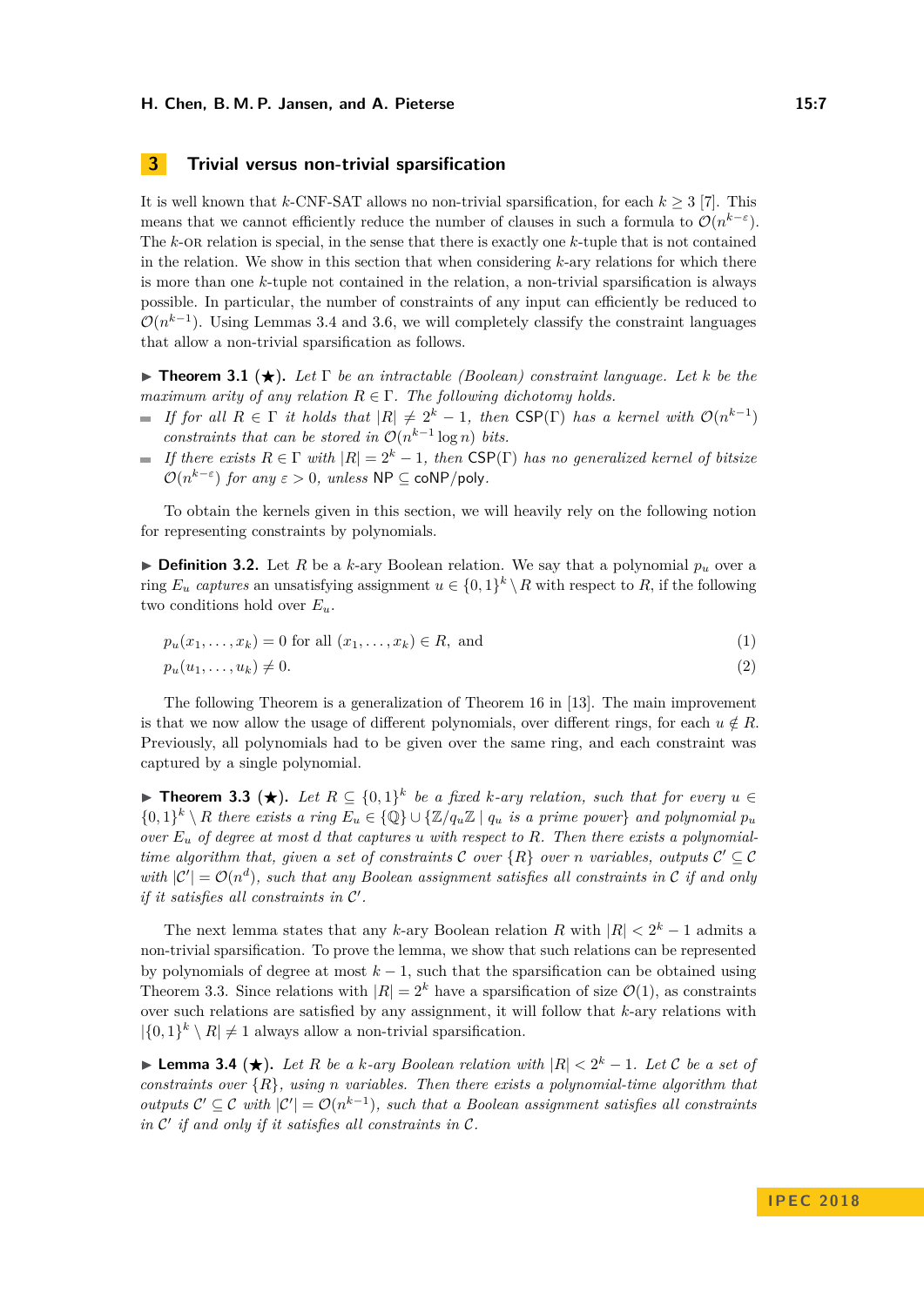#### **15:8 Best-Case and Worst-Case Sparsifiability of Boolean CSPs**

**Proof sketch.** We will show that for every  $u \in \{0,1\}^k \setminus R$ , there exists a degree- $(k-1)$ polynomial  $p_u$  over  $\mathbb Q$  that captures *u*, such that the result follows from Theorem [3.3.](#page-6-2) We will prove the existence of such a polynomial by induction on  $k$ . For  $k = 1$ , the lemma statement implies that  $R = \emptyset$ . Thereby, for any  $u \notin R$ , we simply choose  $p_u(x_1) := 1$ . This polynomial satisfies the requirements, and has degree 0. Let  $k > 1$  and let  $u = (u_1, \ldots, u_k) \in \{0,1\}^k \setminus R$ . Since  $|R| < 2^k - 1$ , we can choose  $w = (w_1, \ldots, w_k)$  such that  $w \in \{0, 1\}^k \setminus R$  and  $w \neq u$ . We distinguish two cases, depending on whether *u* and *w* agree on some position.

Suppose  $u_i \neq w_i$  for all *i*, and assume for concreteness that  $u = (0, \ldots, 0)$  and  $w =$  $(1, \ldots, 1)$ . Then the polynomial  $p_u(x_1, \ldots, x_k) := \prod_{i=1}^{k-1} (i - \sum_{j=1}^k x_j)$  suffices:  $p_u(0, \ldots, 0) =$  $\prod_{j=1}^{k-1} j \neq 0$ , while for any  $(x_1, \ldots, x_k) \in R$ , it holds that  $\sum_{i=1}^{k} x_i \in [k-1]$  and thereby  $p_u(x_1, \ldots, x_k) = 0$ ; the product has a 0-term. Other values of *u* and *w* are handled similarly.

Now suppose  $u_i = w_i$  for some  $i \in [k]$ , and assume for concreteness that  $u_1 = w_1 = 1$ . Define  $R' := \{(x_2, \ldots, x_k) \mid (1, x_2, \ldots, x_k) \in R\}$  and let  $u' := (u_2, \ldots, u_k)$ . Since  $(u_2, \ldots, u_k)$ and  $(w_2, \ldots, w_k)$  are distinct tuples not in  $R'$ , by induction there is a polynomial  $p_{u'}$  of degree  $k-2$  that captures *u'* with respect to *R'*. Then the polynomial  $p_u(x_1, \ldots, x_k) :=$  $x_1 \cdot p_{u'}(x_2, \ldots, x_k)$  has degree  $k-1$  and captures *u* with respect to *R*.

To show the other part of the dichotomy, we will need the following theorem.

<span id="page-7-3"></span>**Figure 1.5**  $\star$  **Figure 1.** *Let*  $\Gamma$  *be an intractable (Boolean) constraint language, and let*  $k > 1$ *. If there exists*  $R \in \Gamma$  *such that*  $R$  *cone-defines*  $k$ -*OR, then*  $CSP(\Gamma)$  *does not have a generalized kernel of size*  $\mathcal{O}(n^{k-\varepsilon})$ *, unless*  $\mathsf{NP} \subseteq \mathsf{coNP/poly}$ *.* 

The next lemma formalizes the idea that any *k*-ary relation with  $|\{0,1\}^k \setminus R| = 1$  is equivalent to *k*-or, up to negation of variables. The proof of the dichotomy given in Theorem [3.1](#page-6-3) will follow from Lemma [3.4,](#page-6-1) together with the next lemma and Theorem [3.5.](#page-7-3)

<span id="page-7-2"></span>**► Lemma 3.6** (★). Let R be a *k*-ary relation with  $|R| = 2^k - 1$ . Then R cone-defines *k*-OR.

### <span id="page-7-1"></span>**4 From balanced operations to linear sparsification**

The main result of this section is the following theorem, which we prove below.

<span id="page-7-4"></span>I **Theorem 4.1.** *Let* Γ *be a balanced (Boolean) constraint language. Then* CSP(Γ) *has a kernel with*  $\mathcal{O}(n)$  *constraints that are a subset of the original constraints. The kernel can be stored using*  $O(n \log n)$  *bits.* 

To prove the theorem, we will use two additional technical lemmas. To state them, we introduce some notions from linear algebra. Given a set  $S = \{s_1, \ldots, s_n\}$  of *k*-ary vectors in  $\mathbb{Z}^k$ , we define span<sub> $\mathbb{Z}(S)$ </sub> as the set of all vectors *y* in  $\mathbb{Z}^k$  for which there exist  $\alpha_1, \ldots, \alpha_n \in \mathbb{Z}$ such that  $y = \sum_{i \in [n]} \alpha_i s_i$ . Similarly, we define  $\text{span}_q(S)$  as the set of all *k*-ary vectors *y* over  $\mathbb{Z}/q\mathbb{Z}$ , such that there exist  $\alpha_1, \ldots, \alpha_n$  such that  $y \equiv_q \sum_{i \in [n]} \alpha_i s_i$ . For an  $m \times n$  matrix *S*, we use  $s_i$  for  $i \in [m]$  to denote the *i*'th row of *S*.

<span id="page-7-0"></span>**► Lemma 4.2 (★).** Let S be an  $m \times n$  integer matrix. Let  $u \in \mathbb{Z}^n$  be a row vector. If  $u \in span_q(\{s_1, \ldots, s_m\})$  for all prime powers *q*, then  $u \in span_{\mathbb{Z}}(\{s_1, \ldots, s_m\})$ .

<span id="page-7-5"></span>**I Lemma 4.3** ( $\star$ ). Let q be a prime power. Let A be an  $m \times n$  matrix over  $\mathbb{Z}/q\mathbb{Z}$ . *Suppose there exists no constant*  $c \neq_q 0$  *for which the system*  $Ax \equiv_q b$  *has a solution, where*  $b := (0, \ldots, 0, c)^T$  is the vector with *c* on the last position and zeros in all other positions.

*Then*  $a_m \in span_q(\{a_1, \ldots, a_{m-1}\})$ .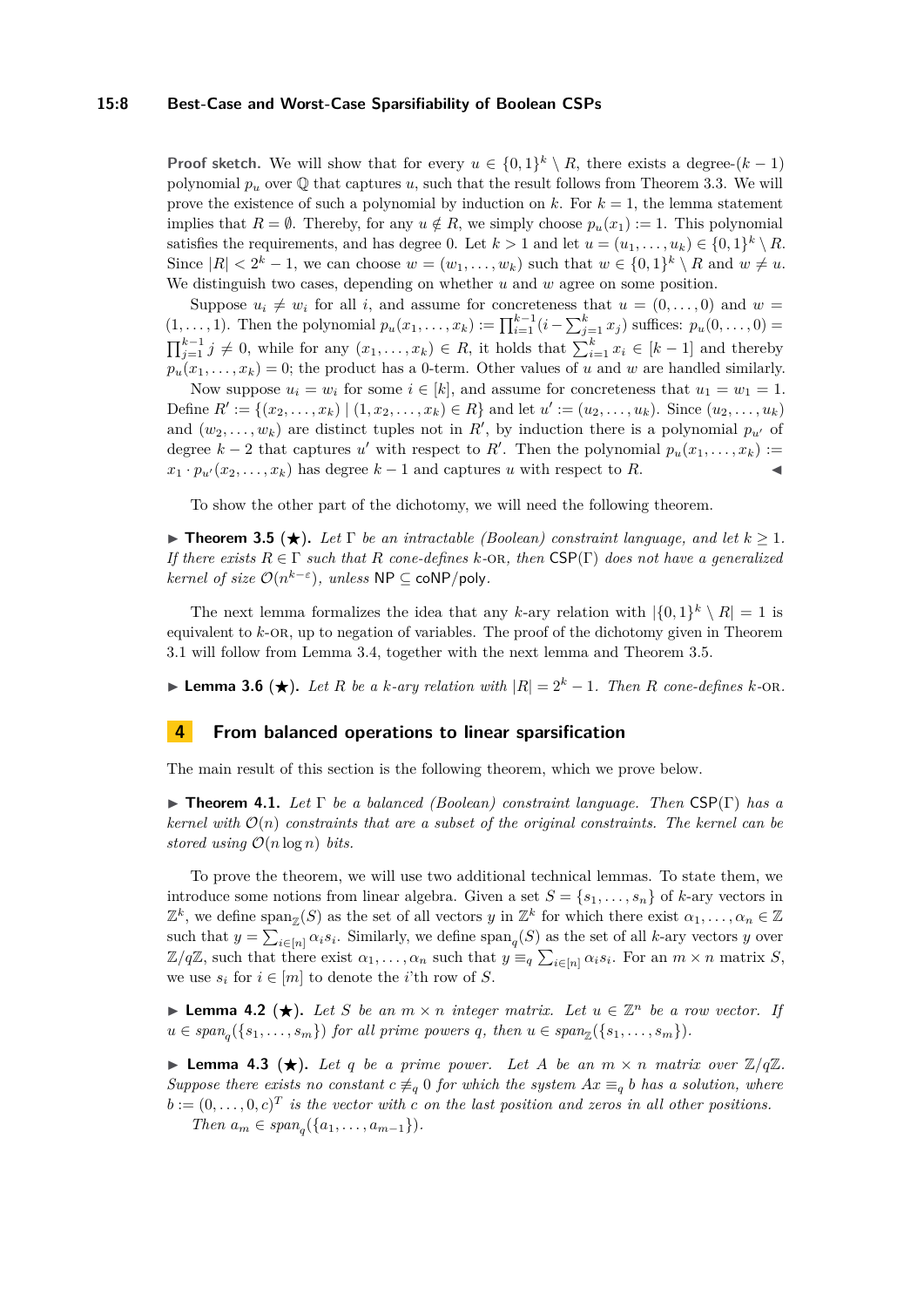#### **H. Chen, B. M. P. Jansen, and A. Pieterse 15:9**

Using these tools from linear algebra, we now prove the main sparsification result.

**Proof of Theorem [4.1.](#page-7-4)** We show that for all relations *R* in the balanced constraint language Γ, for all  $u \notin R$ , there exists a linear polynomial  $p_u$  over a ring  $E_u \in \{\mathbb{Z}/q_u\mathbb{Z} \mid$ *q<sup>u</sup>* is a prime power} that captures *u* with respect to *R*. By applying Theorem [3.3](#page-6-2) once for each relation  $R \in \Gamma$ , to reduce the number of constraints involving R to  $\mathcal{O}(n)$ , we then reduce any *n*-variable instance of  $CSP(\Gamma)$  to an equivalent one on  $|\Gamma| \cdot \mathcal{O}(n) \in \mathcal{O}(n)$  constraints.

Suppose for a contradiction that there exists  $R \in \Gamma$  and  $u \notin R$ , such that no prime power *q* and polynomial *p* over  $\mathbb{Z}/q\mathbb{Z}$  exist that satisfy conditions [\(1\)](#page-6-4) and [\(2\)](#page-6-5). We can view the process of finding such a linear polynomial, as solving a set of linear equations whose unknowns are the coefficients of the polynomial. We have a linear equation for each evaluation of the polynomial for which we want to enforce a certain value.

Let  $R = \{r_1, \ldots, r_\ell\}$ . By the non-existence of *p* and *q*, the system

| $r_{1,1}$    | $r_{1,2}$    |          | $r_{1,k}$     |                   |            |  |
|--------------|--------------|----------|---------------|-------------------|------------|--|
| $r_{2,1}$    | $r_{2,2}$    | $\cdots$ | $r_{2,k}$     |                   |            |  |
|              |              |          |               | $\alpha$          | $\equiv_q$ |  |
| $r_{\ell,1}$ | $r_{\ell,2}$ |          | $r_{\ell, k}$ |                   |            |  |
| $\,u_1$      | $u_2$        |          | $u_k$         | $\mathcal{X}_k$ / |            |  |

has no solution for any prime power *q* and  $c \neq_q 0$ . Otherwise, it is easy to verify that *q* is the desired prime power and  $p(x_1, \ldots, x_k) := \alpha_0 + \sum_{i=1}^k \alpha_i x_i$  is the desired polynomial.

The fact that no solution exists, implies that  $(1, u_1, \ldots, u_k)$  is in the span of the remaining rows of the matrix, by Lemma [4.3.](#page-7-5) But this implies that for any prime power *q*, there exist coefficients  $\beta_1, \ldots, \beta_\ell$  over  $\mathbb{Z}/q\mathbb{Z}$  such that  $u \equiv_q \sum \beta_i r_i$ . Furthermore, since the first column of the matrix is the all-ones column, we obtain that  $\sum \beta_i \equiv_q 1$ . By Lemma [4.2,](#page-7-0) it follows that there exist integer coefficients  $\gamma_1, \ldots, \gamma_\ell$  such that  $\sum \gamma_i = 1$  and furthermore  $u = \sum \gamma_i r_i$ . But it immediately follows that  $R \in \Gamma$  is not preserved by the balanced operation given by  $f(x_1, \ldots, x_\ell) := \sum \gamma_i x_i$ , which contradicts the assumption that  $\Gamma$  is balanced.

The kernelization result above is obtained by using the fact that when  $\Gamma$  is balanced, the constraints in  $CSP(\Gamma)$  can be replaced by linear polynomials. We show in the next theorem that this approach fails when  $\Gamma$  is not balanced.

 $\triangleright$  **Theorem 4.4** ( $\star$ ). Let R be a k-ary relation that is not balanced. Then there exists  $u \in \{0,1\}^k \setminus R$  *for which there exists no polynomial*  $p_u$  *over any ring E that captures u with respect to R.*

## <span id="page-8-0"></span>**5 Characterization of symmetric CSPs with linear sparsification**

In this section, we characterize the symmetric constraint languages  $\Gamma$  for which  $CSP(\Gamma)$  has a linear sparsification.

**► Definition 5.1.** We say a *k*-ary Boolean relation *R* is *symmetric*, if there exists  $S \subseteq$  $\{0, 1, \ldots, k\}$  such that a tuple  $x = (x_1, \ldots, x_k)$  is in *R* if and only if weight $(x) \in S$ . We call *S* the set of *satisfying weights* for *R*.

We will say that a constraint language  $\Gamma$  is symmetric, if it only contains symmetric relations. We will prove the following theorem at the end of this section.

<span id="page-8-1"></span> $\blacktriangleright$  **Theorem 5.2.** *Let*  $\Gamma$  *be a finite Boolean symmetric intractable constraint language.*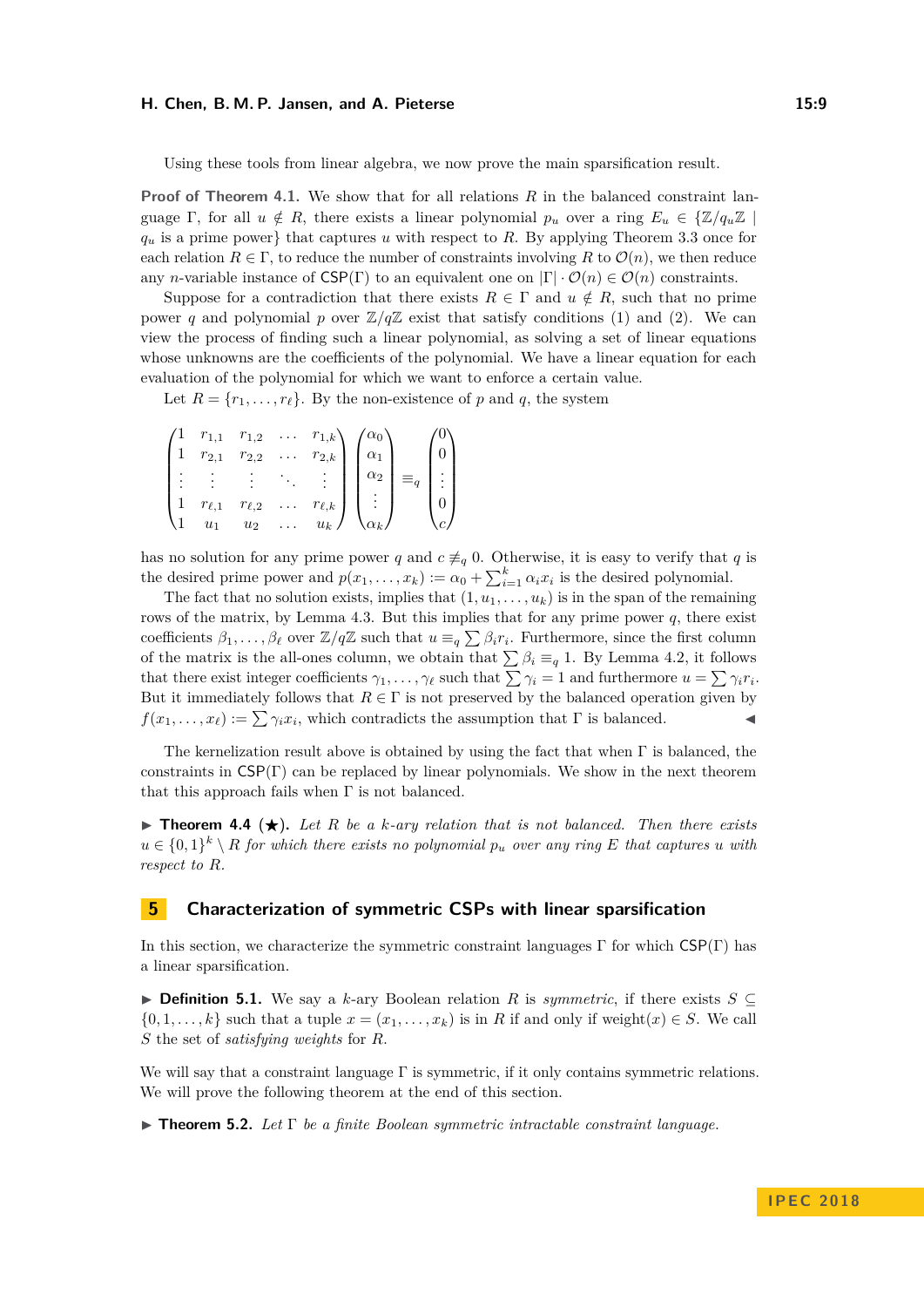#### **15:10 Best-Case and Worst-Case Sparsifiability of Boolean CSPs**

- $\blacksquare$  *If*  $\Gamma$  *is balanced, then* CSP( $\Gamma$ ) *has a kernel with*  $\mathcal{O}(n)$  *constraints that can be stored in*  $\mathcal{O}(n \log n)$  *bits.*
- *If*  $\Gamma$  *is not balanced, then* CSP( $\Gamma$ ) *does not have a generalized kernel of size*  $\mathcal{O}(n^{2-\epsilon})$  *for*  $any \varepsilon > 0$ *, unless*  $NP \subseteq coNP/poly$ *.*

To show this, we use the following lemma.

<span id="page-9-0"></span>**► Lemma 5.3 (** $\star$ **).** Let R be a k-ary symmetric relation with satisfying weights  $S \subseteq$  $\{0, 1, \ldots, k\}$ . Let  $U := \{0, 1, \ldots, k\} \setminus S$ . If there exist  $a, b, c \in S$  and  $d \in U$  such that  $a - b + c = d$ *, then R cone-defines* 2-OR.

**Proof sketch.** We will demonstrate the result in the case that  $b \le a, b \le c$ , and  $b \le d$ ; the other cases are similar. We use the following tuple to express  $x_1 \vee x_2$ .

$$
(\underbrace{\neg x_1, \dots, \neg x_1}_{(a-b) \text{ copies}}, \underbrace{\neg x_2, \dots, \neg x_2}_{(c-b) \text{ copies}}, \underbrace{1, \dots, 1}_{b \text{ copies}}, \underbrace{0, \dots, 0}_{(k-d) \text{ copies}}).
$$

Let  $f: \{x_1, x_2\} \rightarrow \{0, 1\}$ , then  $(\neg f(x_1), \dots, \neg f(x_1), \neg f(x_2), \dots, \neg f(x_2), 1, \dots, 1, 0, \dots, 0)$ has weight  $d \notin S$  when  $f(x_1) = f(x_2) = 0$ . It is easy to verify that in all other cases, the weight is one of  $a, b, c \in S$  and hence the tuple belongs to R. The other cases are similar.  $\blacktriangleleft$ 

We now give the main lemma that is needed to prove Theorem [5.2.](#page-8-1) It shows that if a relation is symmetric and not balanced, it must cone-define 2-or.

<span id="page-9-2"></span> $\blacktriangleright$  **Lemma 5.4.** *Let R be a symmetric (Boolean) relation of arity k. If R is not balanced, then R cone-defines* 2*-*or*.*

**Proof.** Let *f* be a balanced operation that does not preserve *R*. Since *f* has integer coefficients, it follows that there exist (not necessarily distinct)  $r_1, \ldots, r_m \in R$ , such that  $r_1 - r_2 + r_3 - r_4 \cdots + r_m = u$  for some  $u \in \{0, 1\}^k \setminus R$  and odd  $m \geq 3$ . Thereby, weight $(r_1)$  – weight( $r_2$ ) + weight( $r_3$ ) – weight( $r_4$ ) · · + weight( $r_m$ ) = weight(*u*). Let *S* be the set of satisfying weights for *R* and let  $U := \{0, \ldots, k\} \setminus S$ . Define  $s_i := \text{weight}(r_i)$  for  $i \in [m]$ , and  $t =$  weight $(u)$ , such that  $s_1 - s_2 + s_3 - s_4 \ldots + s_m = t$ , and furthermore  $s_i \in S$  for all *i*, and *t* ∈ *U*. We show that there exist  $a, b, c \in S$  and  $d \in U$  such that  $a - b + c = d$ , such that the result follows from Lemma [5.3.](#page-9-0) We do this by induction on the length of the alternating sum.

If  $m = 3$ , we have that  $s_1 - s_2 + s_3 = t$  and define  $a := s_1$ ,  $b := s_2$ ,  $c := s_3$ , and  $d := t$ . If  $m > 3$ , we will use the following claim.

<span id="page-9-1"></span>► Claim 5.5 (★). Let  $s_1, \ldots, s_m \in S$  and  $t \in U$  such that  $s_1 - s_2 + s_3 - s_4 \cdots + s_m = t$ . *There exist distinct*  $i, j, \ell \in [m]$  *with*  $i, j$  *odd and*  $\ell$  *even, such that*  $s_i - s_{\ell} + s_j \in \{0, \ldots, k\}$ *.* 

Use Claim [5.5](#page-9-1) to find  $i, j, \ell$  such that  $s_i - s_\ell + s_j \in \{0, \ldots, k\}$ . We consider two options. If  $s_i - s_\ell + s_j \in U$ , then define  $d := s_i - s_\ell + s_j$ ,  $a := s_i$ ,  $b := s_\ell$ , and  $c := s_j$  and we are done. The other option is that  $s_i - s_\ell + s_j = s \in S$ . Replacing  $s_i - s_\ell + s_j$  by *s* in  $s_1 - s_2 + s_3 - s_4 \cdots + s_m$  gives a shorter alternating sum with result *t*. We obtain *a*, *b*, *c*, and *d* by the induction hypothesis.

Thereby, we have obtained  $a, b, c \in S$ ,  $d \in U$  such that  $a - b + c = d$ . It now follows from Lemma [5.3](#page-9-0) that  $R$  cone-defines 2-or.

Using the lemma above, we can now prove Theorem [5.2.](#page-8-1)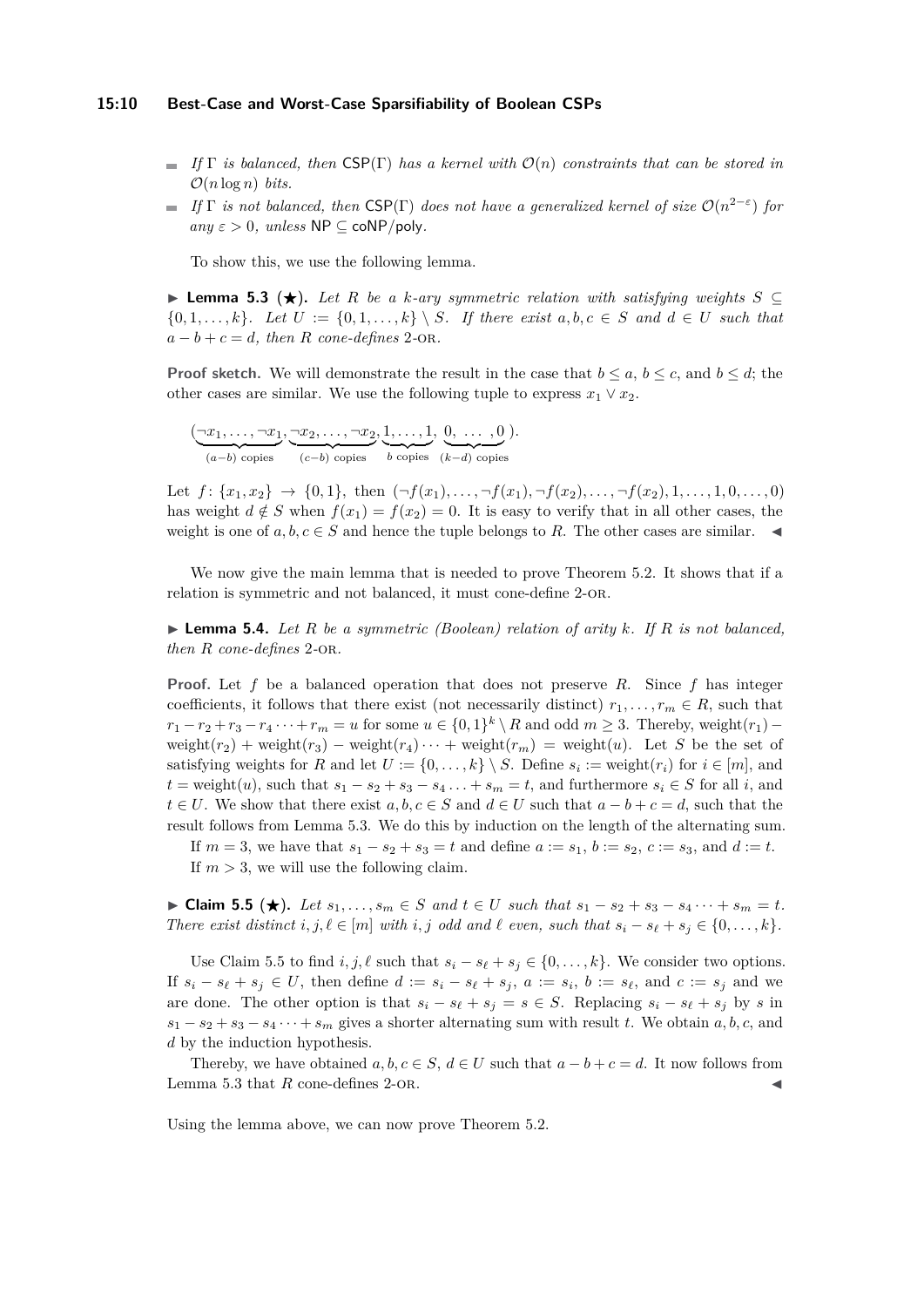**Proof of Theorem [5.2.](#page-8-1)** If Γ is balanced, it follows from Theorem [4.1](#page-7-4) that CSP(Γ) has a kernel with  $\mathcal{O}(n)$  constraints that can be stored in  $\mathcal{O}(n \log n)$  bits. Note that the assumption that  $\Gamma$  is symmetric is not needed in this case.

If the symmetric constraint language  $\Gamma$  is not balanced, then  $\Gamma$  contains a symmetric relation *R* that is not balanced. It follows from Lemma [5.4](#page-9-2) that *R* cone-defines the 2-or relation. Thereby, we obtain from Theorem [3.5](#page-7-3) that  $CSP(\Gamma)$  has no generalized kernel of size  $\mathcal{O}(n^{2-\epsilon})$  for any  $\varepsilon > 0$ , unless  $\mathsf{NP} \subseteq \mathsf{coNP/poly}.$ 

## <span id="page-10-0"></span>**6 Low-arity classification**

In this section, we will give a full classification of the sparsifiability for constraint languages that consist only of low-arity relations. The next results will show that in this case, if the constraint language is not balanced, it can cone-define the 2-or relation.

<span id="page-10-1"></span>▶ Observation 6.1. *Each relation of arity* 1 *is balanced.* 

<span id="page-10-2"></span>**In Theorem 6.2** ( $\star$ ). A relation of arity 2 is balanced if and only if it is not cone-interdefinable *with the* 2-or *relation.*

<span id="page-10-3"></span>**► Theorem 6.3 (★).** Suppose that  $U \subseteq \{0,1\}^3$  is an arity 3 Boolean relation that is not *balanced. Then, the* 2-or *relation is cone-definable from U.*

Combining the results in this section with the results in previous sections, allows us to give a full classification of the sparsifiability of constraint languages that only contain relations of arity at most three. Observe that any *k*-ary relation *R* such that  $R \neq \emptyset$  and  $\{0,1\}^k \setminus R \neq \emptyset$  cone-defines the 1-OR relation. Since we assume that  $\Gamma$  is intractable in the next theorem, it follows that *k* is always defined and  $k \in \{1, 2, 3\}.$ 

I **Theorem 6.4.** *Let* Γ *be an intractable Boolean constraint language such that each relation therein has arity*  $\leq 3$ *. Let*  $k \in \mathbb{N}$  *be the largest value for which*  $k$ -OR *can be cone-defined from a* relation in  $\Gamma$ . Then CSP( $\Gamma$ ) has a kernel with  $\mathcal{O}(n^k)$  constraints that can be encoded in  $\mathcal{O}(n^k \log k)$  *bits, but for any*  $\varepsilon > 0$  *there is no kernel of size*  $\mathcal{O}(n^{k-\varepsilon})$ *, unless*  $\mathsf{NP} \subseteq \mathsf{coNP/poly}$ *.* 

**Proof.** To show that there is a kernel with  $\mathcal{O}(n^k)$  constraints, we do a case distinction on k.

- $(k = 1)$  If  $k = 1$ , there is no relation in  $\Gamma$  that cone-defines the 2-OR relation. It follows from Observation [6.1](#page-10-1) and Theorems [6.2](#page-10-2) and [6.3](#page-10-3) that thereby, Γ is balanced. It now follows from Theorem [4.1](#page-7-4) that  $\text{CSP}(\Gamma)$  has a kernel with  $\mathcal{O}(n)$  constraints that can be stored in  $\mathcal{O}(n \log n)$  bits.
- (*k* = 2) If  $k = 2$ , there is no relation  $R \in \Gamma$  with  $|R| = 2^3 1 = 7$ , as otherwise by Lemma [3.6](#page-7-2) such a relation *R* would cone-define 3-or which is a contradiction. Thereby, it follows from Theorem [3.1](#page-6-3) that  $CSP(\Gamma)$  has a sparsification with  $\mathcal{O}(n^{3-1}) = \mathcal{O}(n^2)$  constraints that can be encoded in  $\mathcal{O}(n^2 \log n)$  bits.
- $(k=3)$  Given an instance  $(C, V)$ , it is easy to obtain a kernel of with  $\mathcal{O}(n^3)$  constraints by simply removing duplicate constraints. This kernel can be stored in  $\mathcal{O}(n^3)$  bits, by storing for each relation  $R \in \Gamma$  and for each tuple  $(x_1, x_2, x_3) \in V^3$  whether  $R(x_1, x_2, x_3) \in C$ . Since  $|\Gamma|$  is constant and there are  $\mathcal{O}(n^3)$  such tuples, this results in using  $\mathcal{O}(n^3)$  bits.

It remains to prove the lower bound. By definition, there exists  $R \in \Gamma$  such that *R* cone-defines the *k*-or relation. Thereby, the result follows immediately from Theorem [3.5.](#page-7-3) Thus,  $CSP(\Gamma)$  has no kernel of size  $\mathcal{O}(n^{k-\epsilon})$  for any  $\epsilon > 0$ , unless  $NP \subseteq \mathsf{coNP/poly}$ .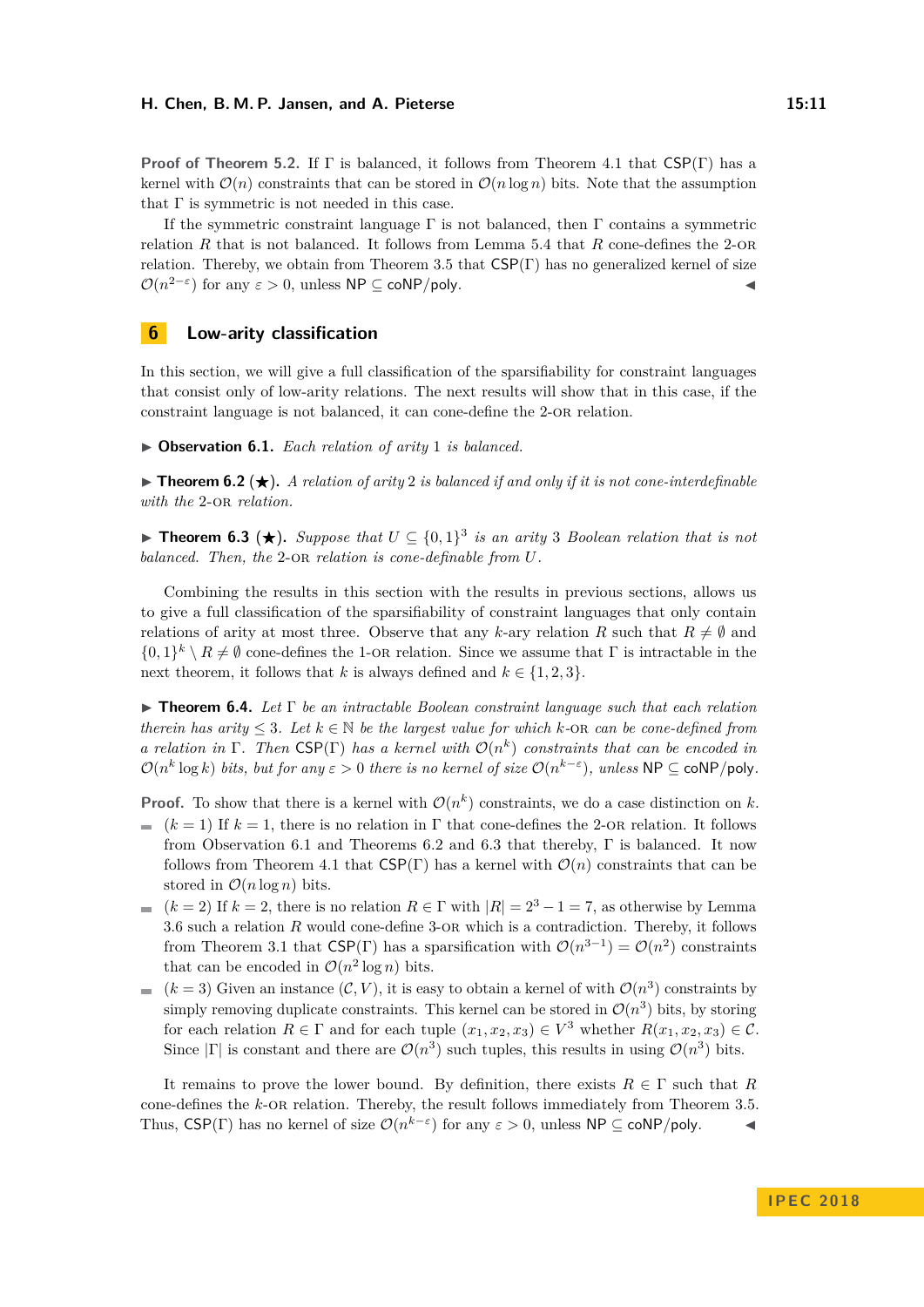#### **15:12 Best-Case and Worst-Case Sparsifiability of Boolean CSPs**

# **7 Conclusion**

In this paper we analyzed the best-case and worst-case sparsifiability of  $CSP(\Gamma)$  for intractable finite Boolean constraint languages Γ. First of all, we characterized those Boolean CSPs for which a nontrivial sparsification is possible, based on the number of non-satisfying assignments. Then we presented our key structural contribution: the notion of balanced constraint languages. We have shown that  $CSP(\Gamma)$  allows a sparsification with  $\mathcal{O}(n)$  constraints whenever Γ is balanced. The constructive proof of this statement can be transformed into an effective algorithm to find a series of low-degree polynomials to capture the constraints, which earlier had to be done by hand. By combining the resulting upper and lower bound framework, we fully classified the symmetric constraint languages for which  $CSP(\Gamma)$  allows a linear sparsification. Furthermore, we fully classified the sparsifiability of  $CSP(\Gamma)$  when Γ contains relations of arity at most three, based on the arity of the largest or that can be cone-defined from Γ. It follows from results of Lagerkvist and Wahlström [\[15\]](#page-12-5) that for constraint languages of arbitrary arity, the exponent of the best sparsification size does not always match the arity of the largest or cone-definable from Γ. (This will be described in more detail in the upcoming journal version of this work.) Hence the type of characterization we presented is inherently limited to low-arity constraint languages. It may be possible to extend our characterization to languages of arity at most four, however.

The ultimate goal of this line of research is to fully classify the sparsifiability of  $CSP(\Gamma)$ , depending on Γ. In particular, we would like to classify those Γ for which  $\mathcal{O}(n)$  sparsifiability is possible. In this paper, we have shown that  $\Gamma$  being balanced is a sufficient condition to obtain a linear sparsification; it is tempting to conjecture that this condition is also necessary.

We conclude with a brief discussion on the relation between our polynomial-based framework for linear compression and the framework of Lagerkvist and Wahlström [\[15\]](#page-12-5). They used a different method for sparsification, based on embedding a Boolean constraint language  $\Gamma$  into a constraint language  $\Gamma'$  defined over a larger domain D, such that  $\Gamma'$  is preserved by a Maltsev operation. This latter condition ensures that  $CSP(\Gamma')$  is polynomialtime solvable, which allows  $CSP(\Gamma)$  to be sparsified to  $\mathcal{O}(n)$  constraints when *D* is finite. It turns out that the Maltsev-based linear sparsification is more general than the polynomialbased linear sparsification presented here: all finite Boolean constraint languages Γ that are balanced, admit a Maltsev embedding over a finite domain (the direct sum of the rings  $\mathbb{Z}/q_u\mathbb{Z}$ over which the capturing polynomials are defined) and can therefore be linearly sparsified using the algorithm of Lagerkvist and Wahlström. Despite the fact that our polynomialbased framework is not more general than the Maltsev-based approach, it has two distinct advantages. First of all, there is a straight-forward decision procedure to determine whether a constraint can be captured by degree-1 polynomials, which follows from the proof of Theorem [4.1.](#page-7-4) To the best of our knowledge, no decision procedure is known to determine whether a Boolean constraint language admits a Maltsev embedding over a finite domain. The second advantage of our method is that when the polynomial framework for linear compression does not apply, this is witnessed by a relation in  $\Gamma$  that is violated by a balanced operation. As we have shown, in several scenarios this violation can be used to construct a sparsification lower bound to give provably optimal bounds.

It would be interesting to determine whether the Maltsev-based framework for sparsification is strictly more general than the polynomial-based framework. We are not aware of any concrete Boolean constraint language  $\Gamma$  for which CSP(Γ) admits a Maltsev embedding over a finite domain, yet is not balanced.